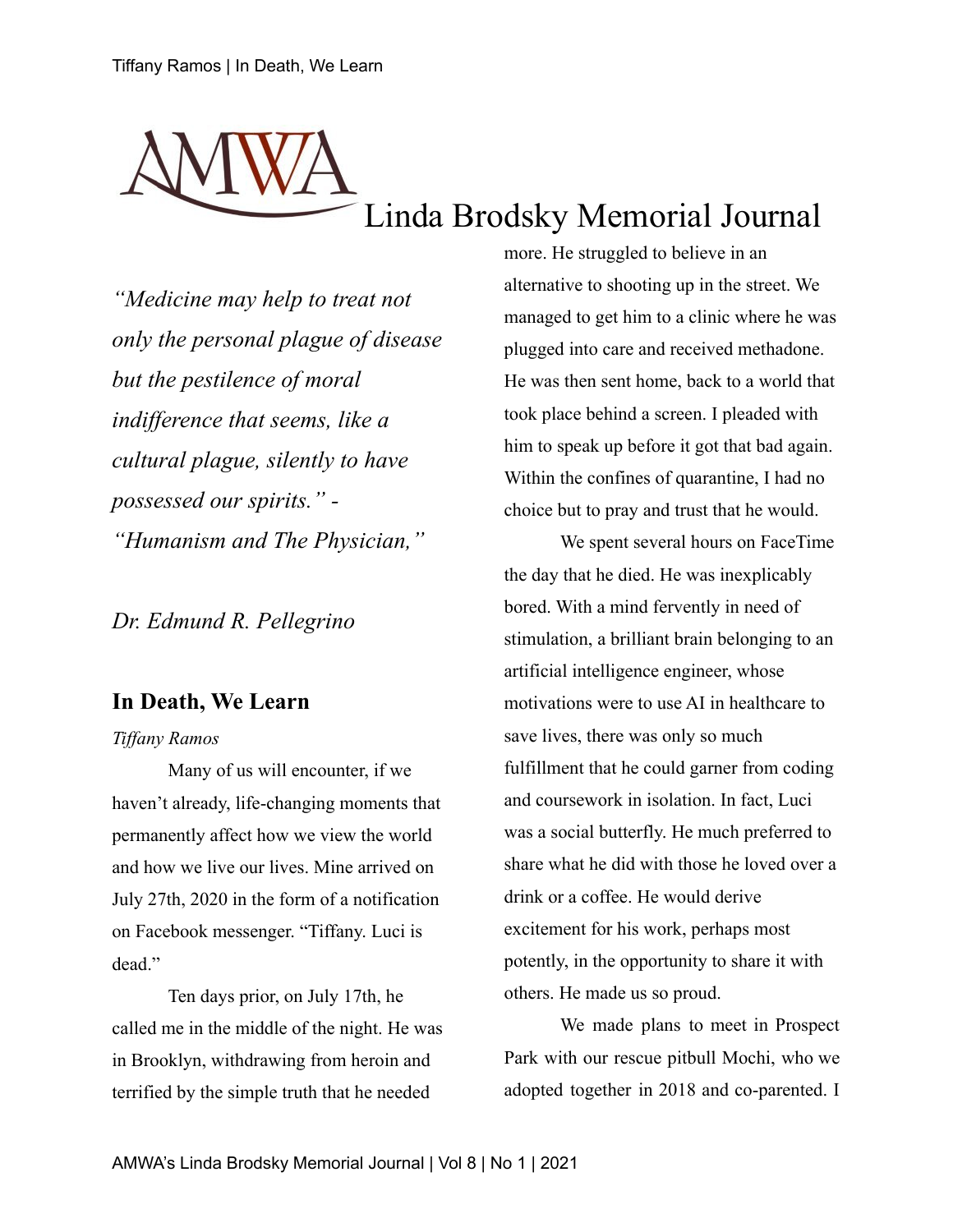was hopeful that she would bring him joy. He was unusually sleepy, and I should have known. His pale skin—or was it just the backlight of my phone— foreboding death. He asked me to come over instead. I was only comfortable with meeting outdoors because of the pandemic, so I dismissed the suggestion without question. He asked me to wait for him to take a nap before meeting there. He died shortly after we hung up the phone.

People ask questions in casual conversation like "how are you coping with the pandemic?" and I wonder how many times he answered dishonestly. Without rewarding activities to substitute use and cope with cravings, individuals with substance use disorder may return to using, as was the case behind closed doors for Luci. I understand why he hid his use and avoided asking for help. In the instances that Luci's drug use was exposed, he received scorn, stigma, and dismissal in response. I remember the gnawing sensation in my chest when he was kicked out of our high school in the 9th grade for having amphetamine pills in his locker. I scheduled a meeting with the principal and assistant principal to advocate on his behalf, to demand compassion. He needed help. Why were we punishing him and pushing him out

instead? At the age of 15, I feared for his life. At the age of 26, I lost him.

My sister, my pillar of support, answered my calls in grief with words to help me cope.

"Luci was a drug addict, Tiffany. That's what happens to drug addicts."

She too had been infected with the sickness of moral indifference: the capacity to label, "other," and dismiss another human being. His death began when people stopped believing in him, merging his identity with his use, considering him to be reckless, dangerous, and beyond help, sentencing him to the life of an "addiet" death.

For Thanksgiving, I wanted to thank him. I wanted to thank him for teaching me that life is a privilege, and that social distancing can be as much of a death-sentence as the Sars-CoV-2 virus. In the face of severe disruption and change, healthcare providers and medical students alike are expected to remain resolute and determined to care for patients. Our vulnerability clashes with our call to serve. We want to retreat from the virus, to protect our loved ones, to hold them closer, especially those who are immunocompromised or elderly, whose lives seem ephemeral. Instead, we run towards our patients and away from our